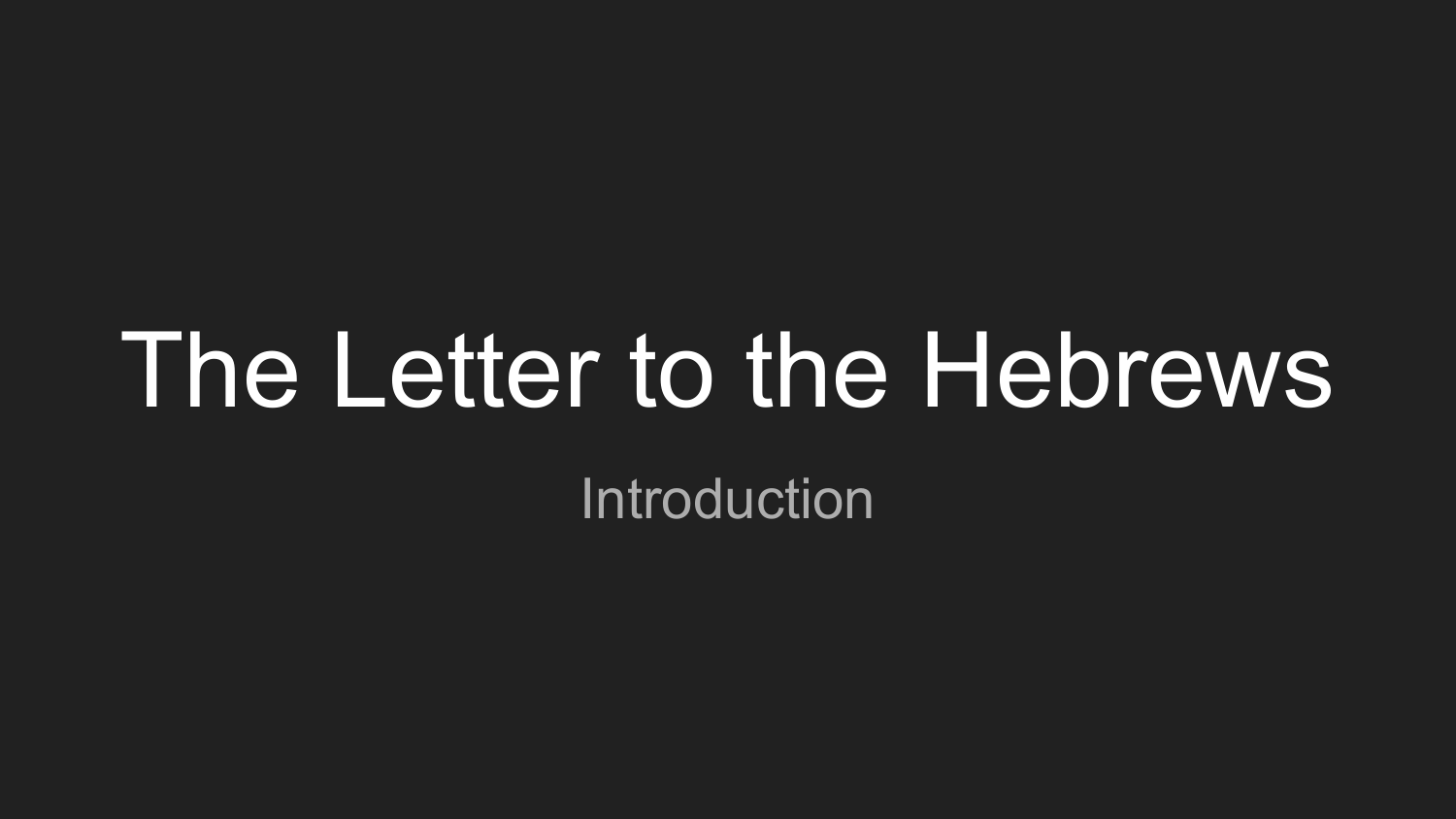### What Say You?

W.G. Moorehead called Hebrews, "the profoundest epistle of the New Testament."

P.E. Hughes described it as the most fully developed doctrinal writing in the whole of the New Testament.

Jewish Christian Adolph Saphir called it a "grand and massive book."

E.F. Scott called Hebrews "the riddle of the New Testament."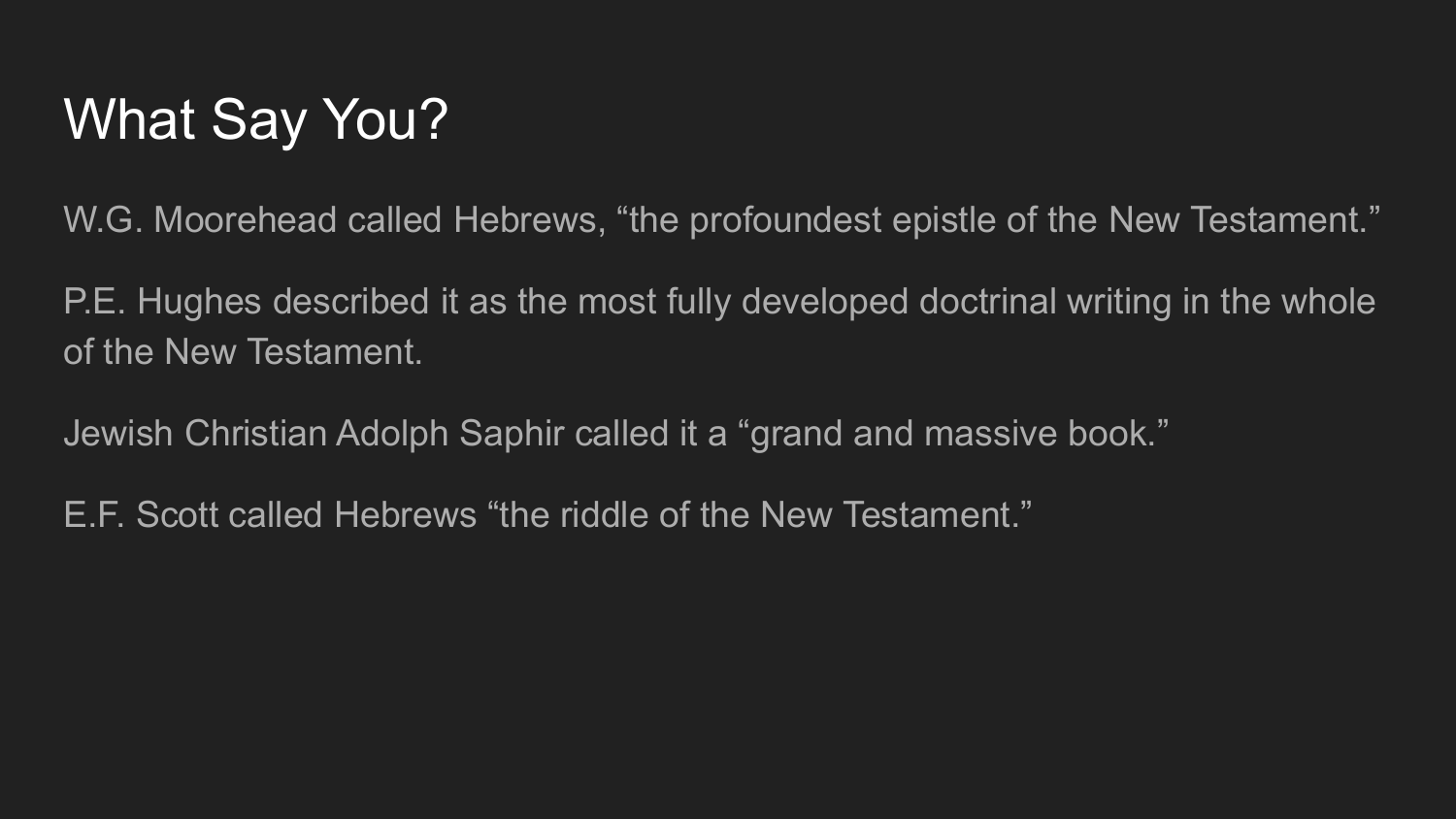#### Why Study Hebrews?

- 1. It exalts the Lord Jesus Christ in a special way, as David Gooding said, Hebrews is "ablaze with His glory."
- 2. It insists on His full deity, His true humanity and the complete sufficiency of His work on the cross.
- 3. Hebrews refers to the priestly work of the Lord Jesus.
- 4. It is important for understanding the relationship between the Old and New Testaments.
- 5. It puts emphasis on the need for endurance in the Christian life.
- 6. It focuses on the doctrine of faith and the life of faith.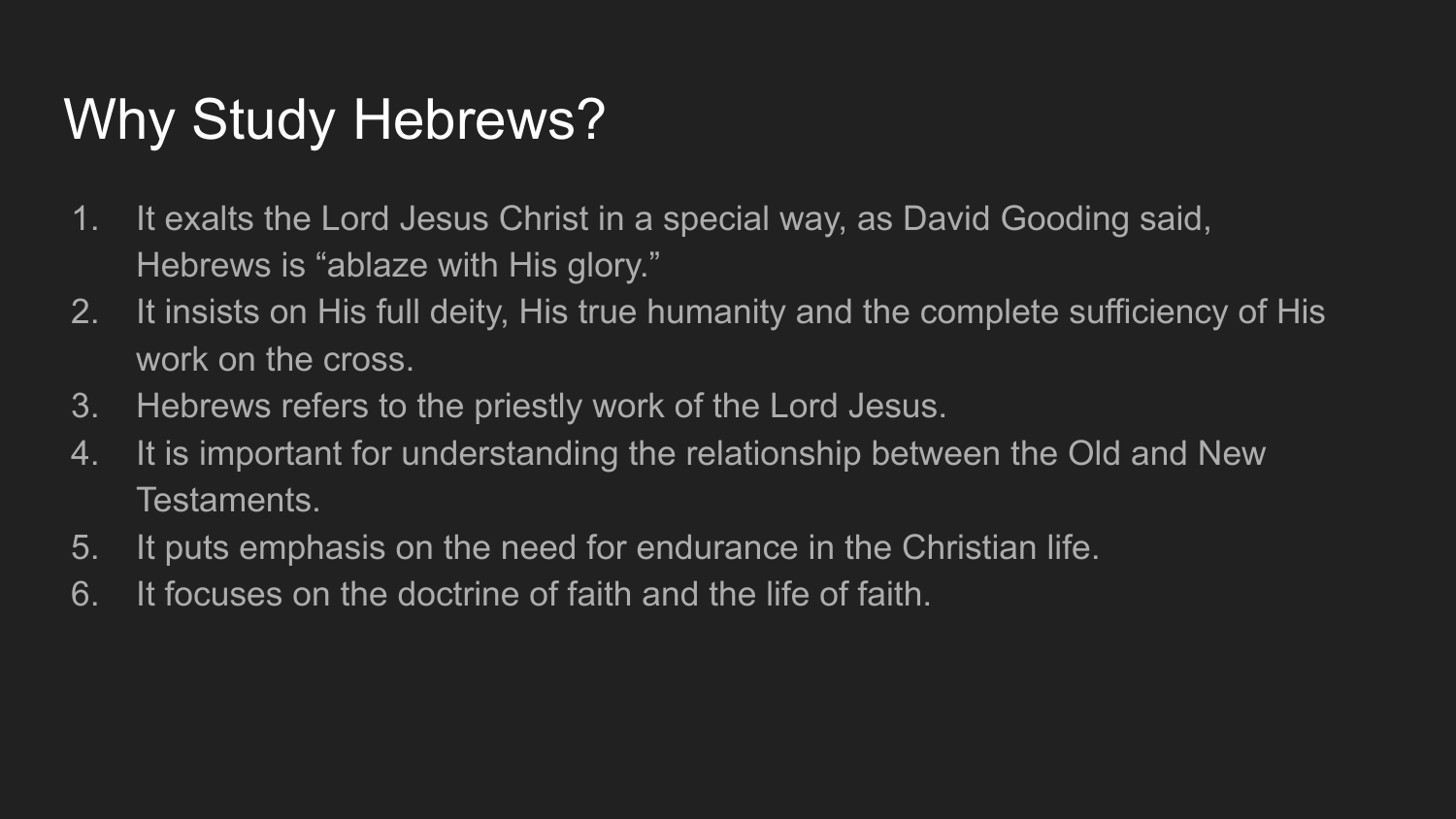#### Why Study Hebrews? (continued)

People of God need to be reminded that they are pilgrims (11:10, 13:14)

We live in a day of "diverse and strange teachings" (13:9) - answered by the letter's portrait of the eternal Christ (13:8)

Many believers are drifting from biblical teaching on the Christian life and drift toward unbiblical emphasis on religious rituals and ceremonies

Believers need to be reminded of the free access and welcome that is theirs at God's throne of grace (4:14-16)

The Christian life is one of mutual encouragement and fellowship with other believers (10:24-25, 13:1, 7, 17)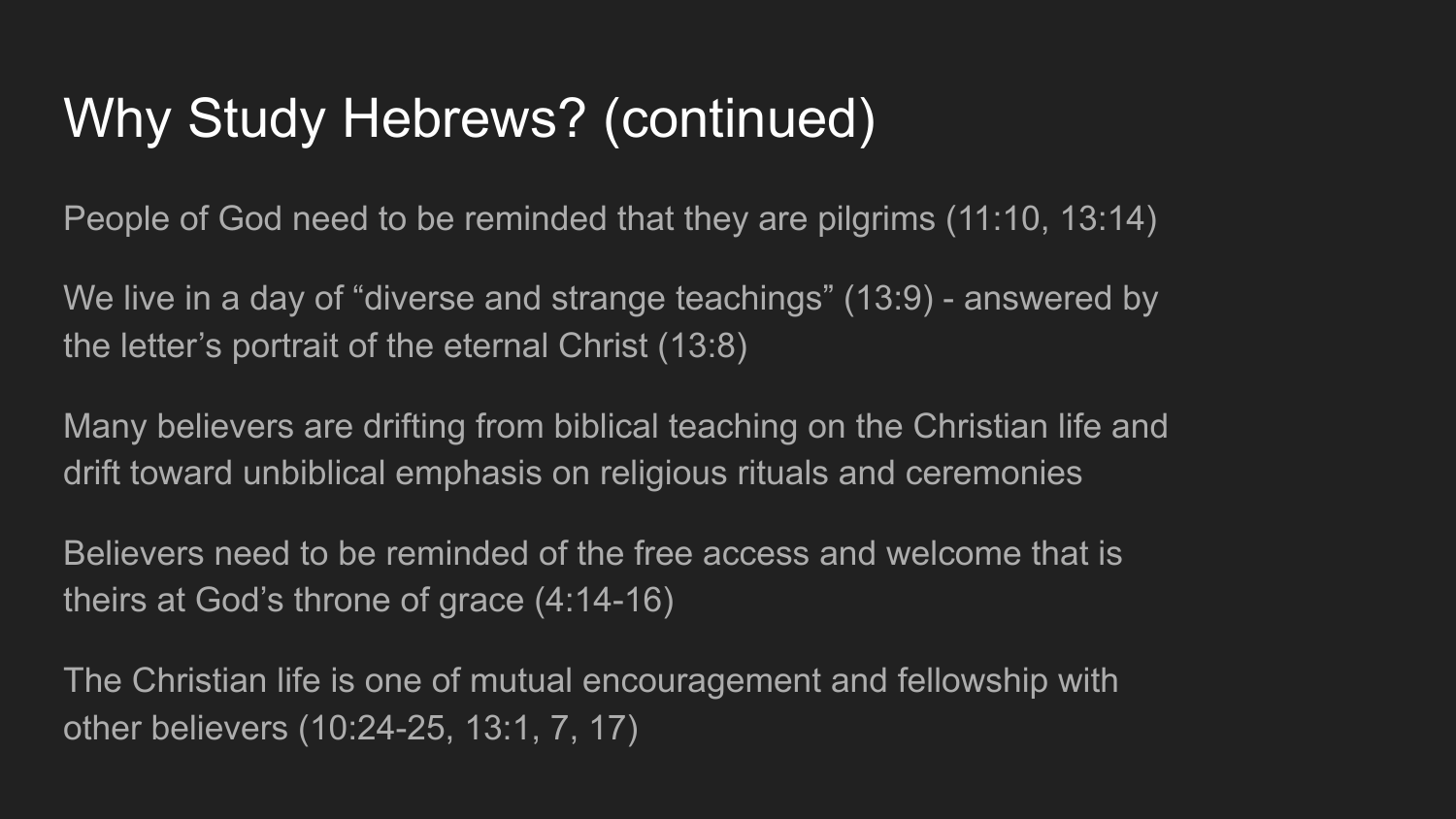# Who Wrote Hebrews?

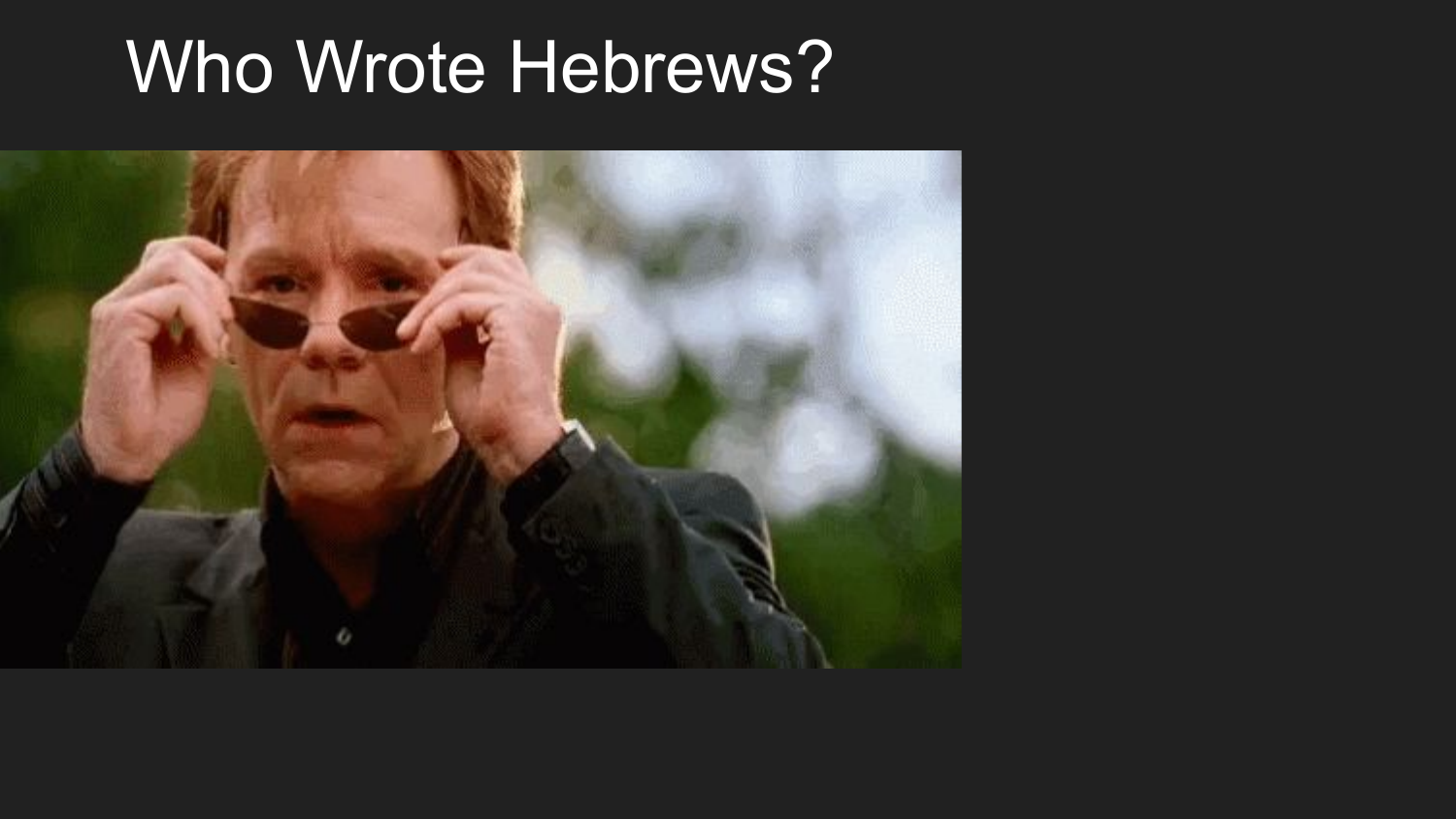#### Paul?

Perhaps the oldest guess concerning the author.

Most scholars today have backed off the idea.

There are several things that don't fit Paul's style when compared to his other books.

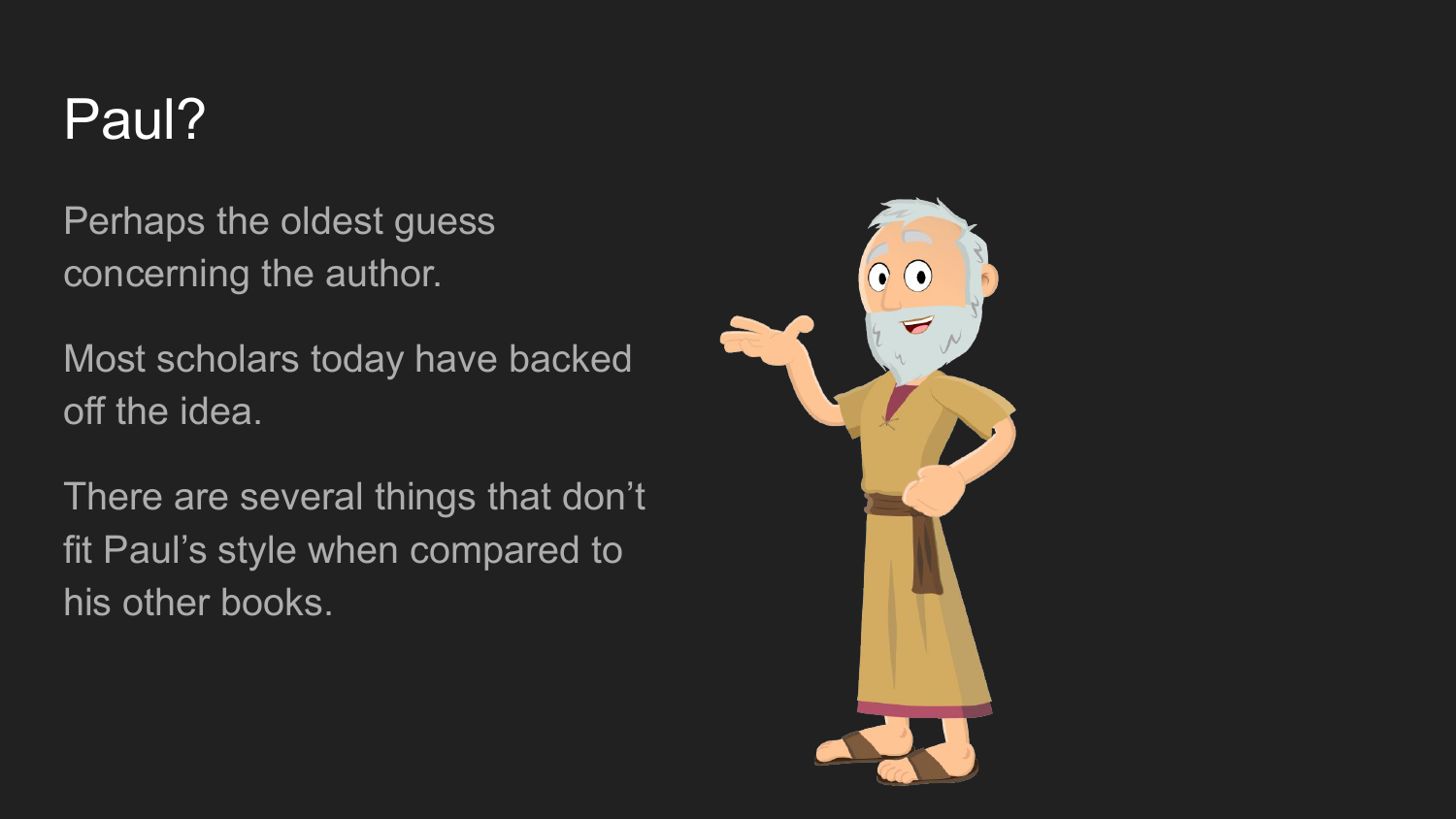# Why Not Paul?

His name is not attached (spoiler alert, Hebrews is anonymous).

There is no greeting to a group of people.

From the earliest of times there have been Christians who have denied Paul wrote it.

Compare Hebrews 2:3 and Galatians 1:12.

Hebrews 2:3, "how shall we escape if we neglect such a great salvation? It was declared at first by the Lord, and it was attested to us by those who heard"

Galatians 1:12, "For I did not receive it from any man, nor was I taught it, but I received it through a revelation of Jesus Christ."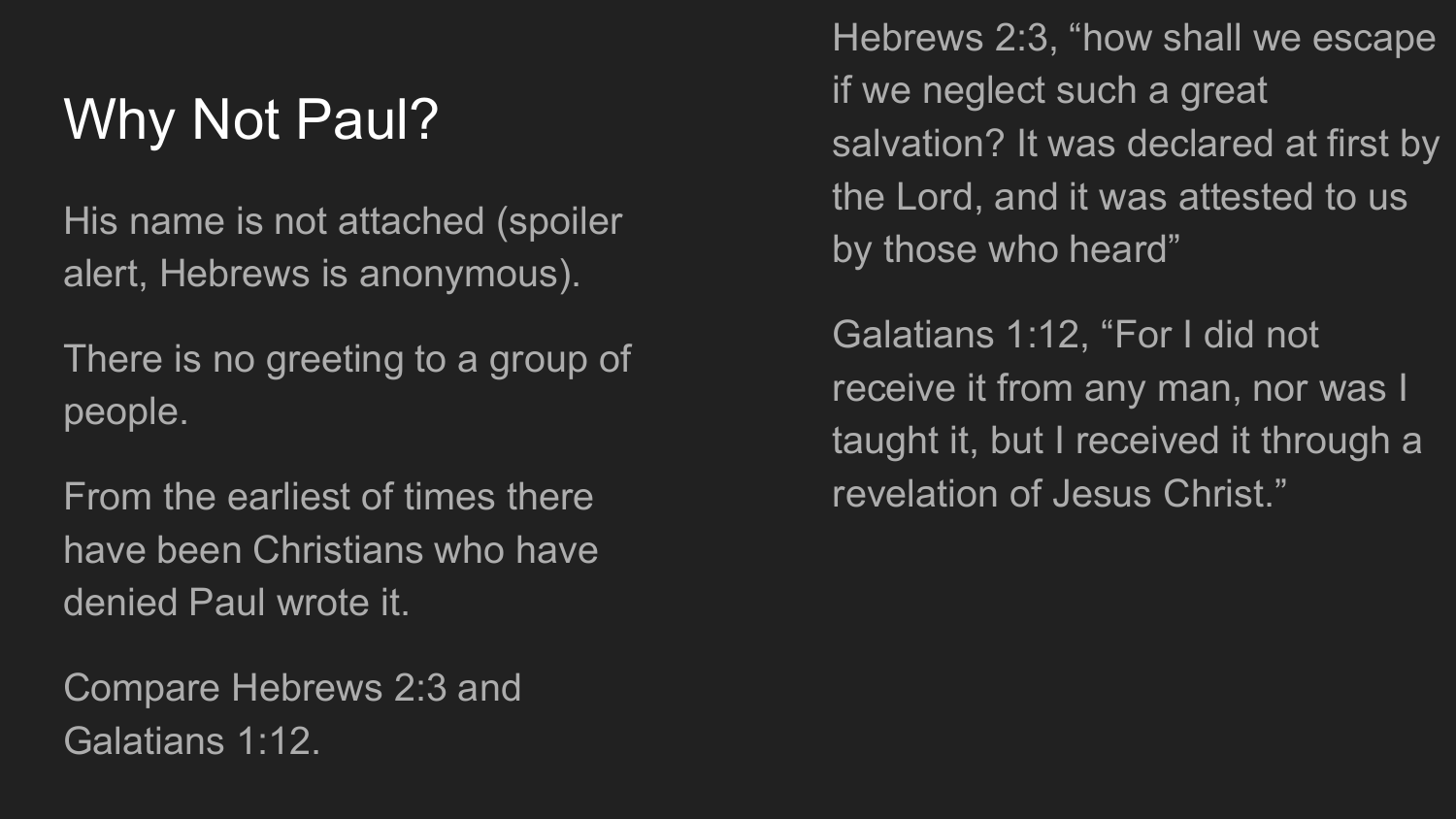#### Others?

Barnabas - a fellow-worker of Paul (Acts 4:36, 13:1)

Clement of Rome - a church leader at the end of the 1st century AD

Apollos (Acts 18:24-25) suggested by Martin Luther

Too many others to list!

One writer said, "But who knows who wrote the epistle, in truth, God knows."

That should be good enough for us.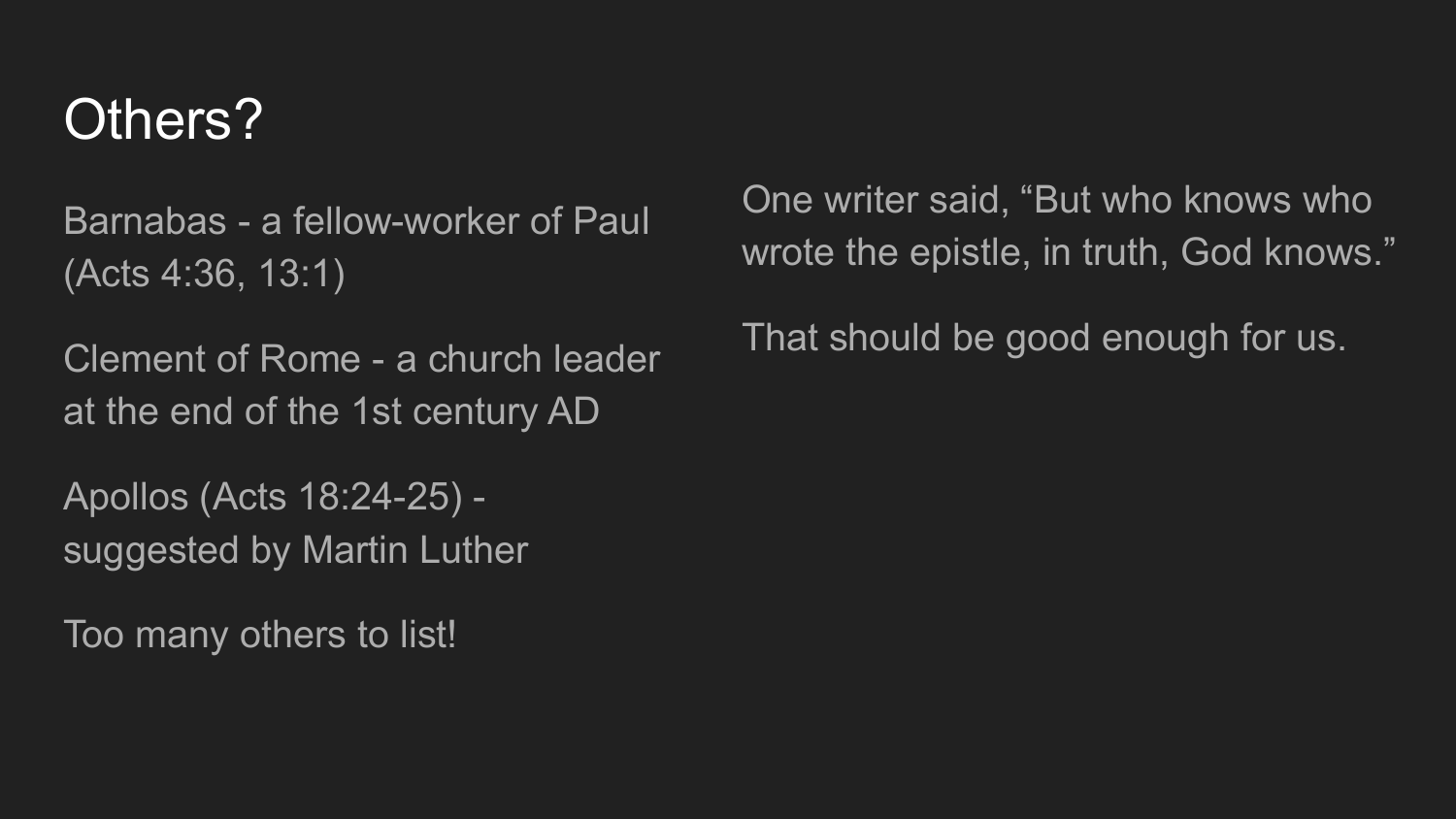#### What We Can Say About the Author

It was important to him that God had spoken.

He was a Christian who heard the Gospel from the apostles (2:3-4).

He was well versed in the Old Testament, because he quotes it often. He knew Timothy (13:23)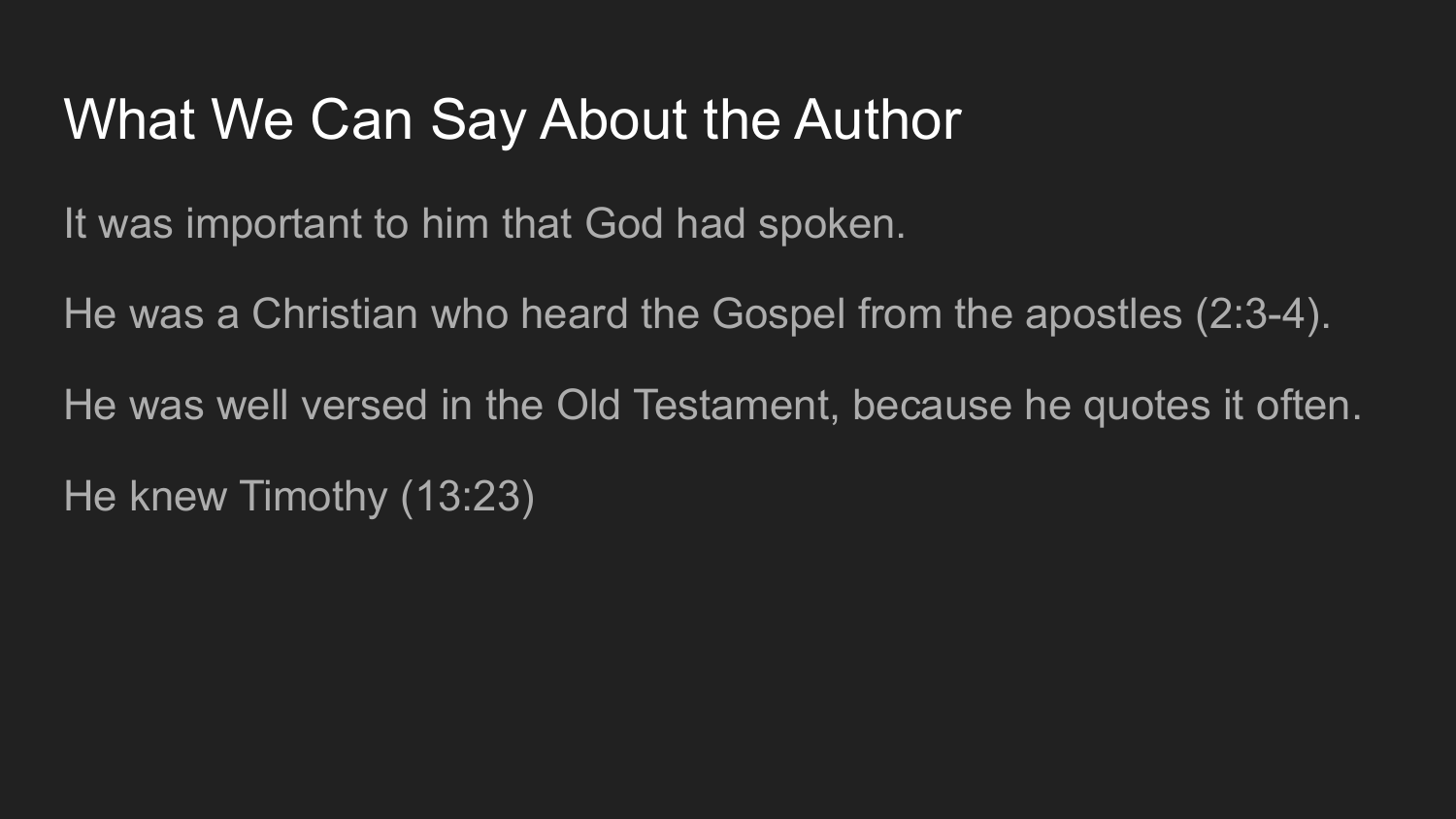#### To Whom Was Hebrews Written?

Christians, no doubt.

"Beloved" (6:9)

"Holy brothers who share in a heavenly calling" (3:1)

More specifically, the original readers were most probably Jewish Christians.

The author seems to assume the readers are very familiar with the Old Testament.

Reference to believers as "the offspring of Abraham" (2:15).

Reference to the "fathers" of the Jewish race (1:1, 3:9).

Uses mostly Jewish examples in Chapter 11 when illustrating the life of faith.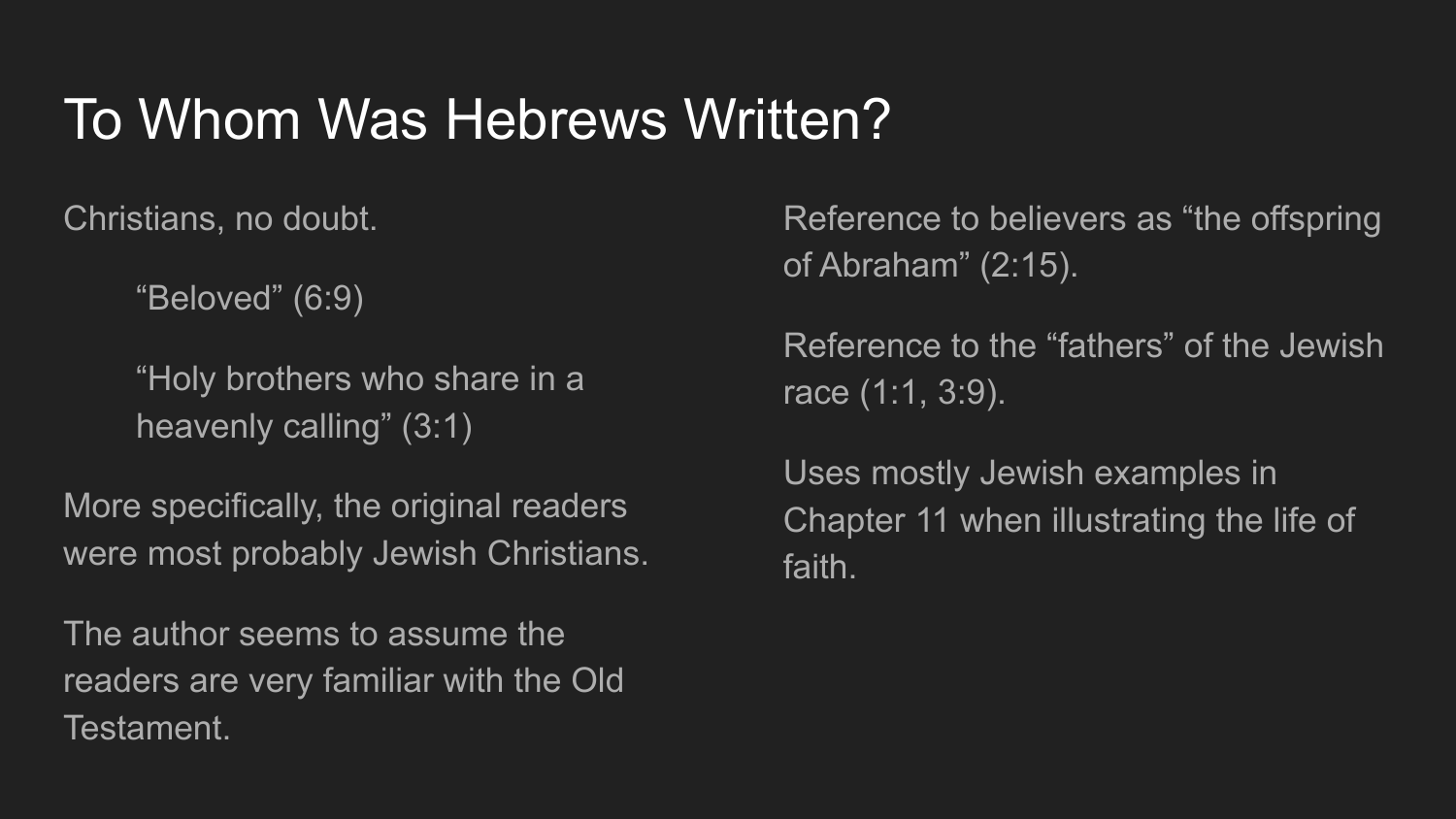#### Where Did the Original Readers Live?

Most biblical scholars say either Rome or Palestine.

Earliest quotations of Hebrews are found in a letter by Clement, the Roman church leader (AD 95).

The conclusion reads, "Those who come from Italy send you greetings."

The author of our study falls in the group that believe it was written to believers in Palestine.

Hebrews gives the impression the readers lived near the temple.

Early Christian writers called the Jerusalem church, "the church of the Hebrews".

Hebrews 1:2, 3:13, 10:25 and 12:27 imply a crisis is about to take place, perhaps a reference to the siege of Jerusalem.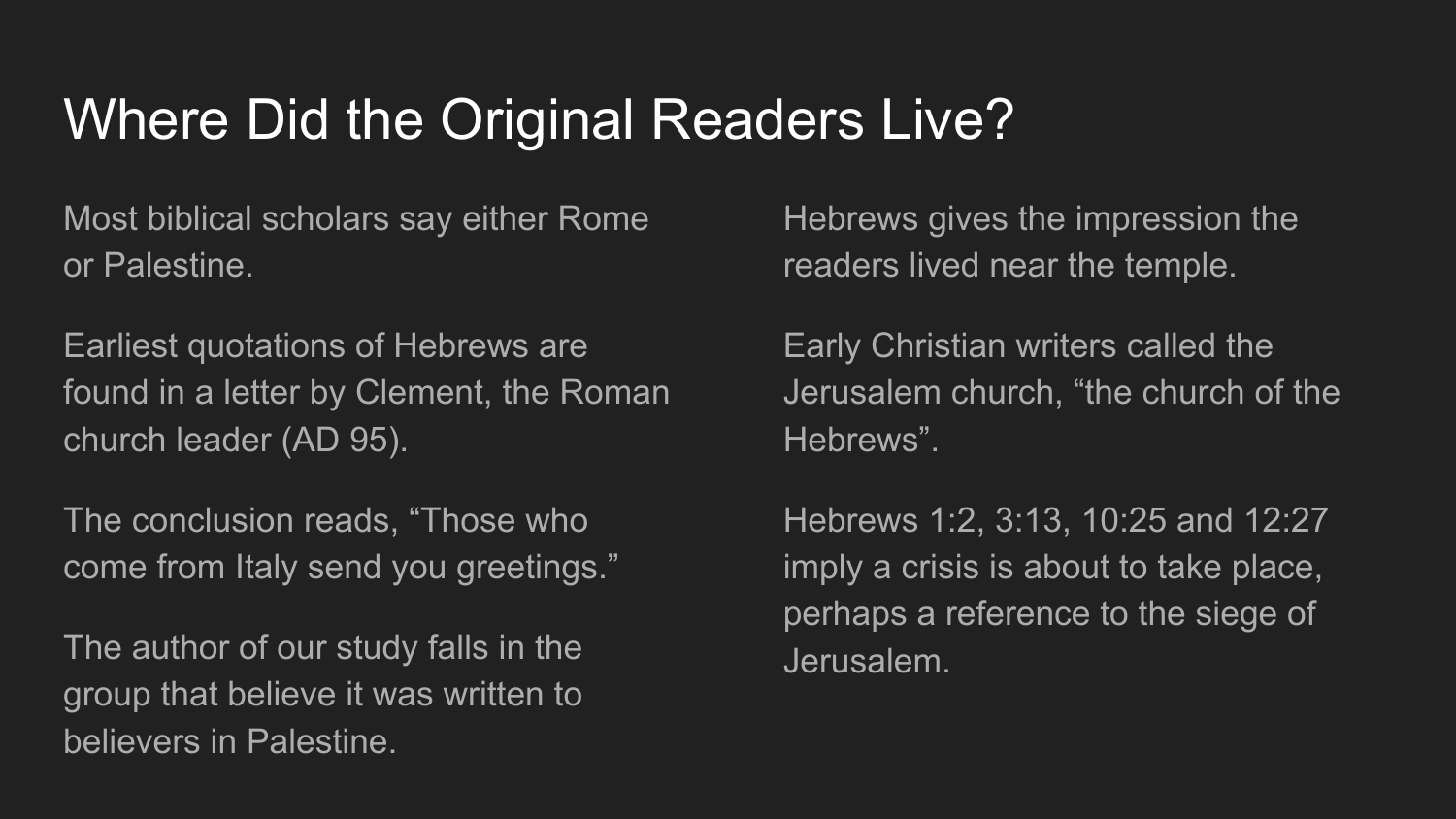#### When was Hebrews Written?

Most likely in the AD 60's.

Hebrews 5:11-14 leads us to believe there had to be sufficient time for believers to mature in the faith.

Hebrews 13:7 leads us to believe the 1st generation has passed away.

There had to be some time for persecution before it's writing (10:32).

Timothy, and not Paul, is mentioned in chapter 13, suggesting that Paul would have been dead at the time of its writing (Paul died between 62 and 68 AD).

No later than 70 AD - the sacrificial rituals are spoken of in the present tense (7:8, 8:3-5,9:6-7, 9, 13, 10:2-3, 13:10).

No mention of Jerusalem's fall in 70 AD.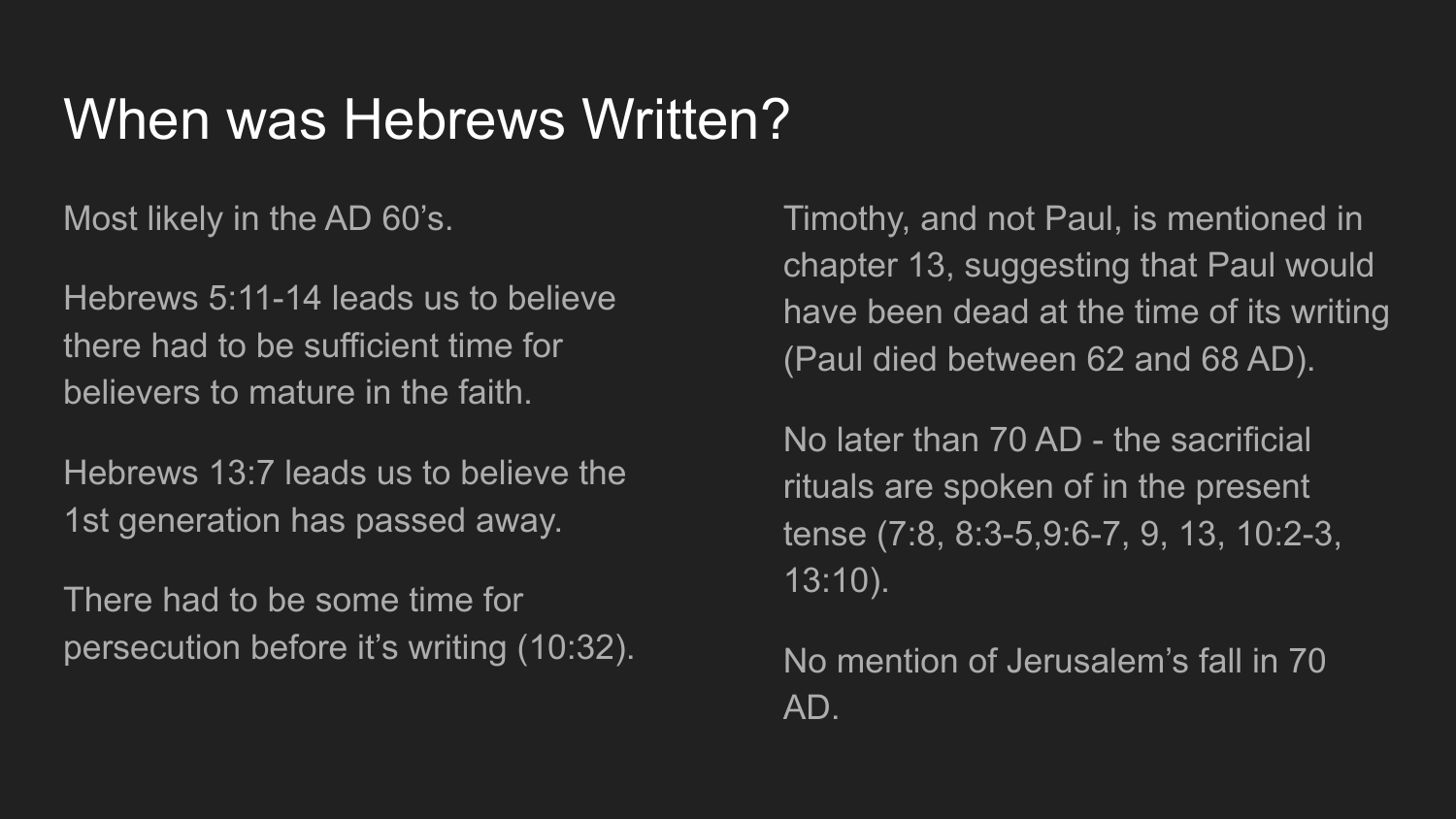# Why was Hebrews Written?

The spiritual condition of the audience it was written to:

- They "have become dull of hearing" (5:11).
- They want "milk" and not "solid food" and are "unskilled in the Word of righteousness" (5:13)
- $\bullet$  He wants to lead them to maturity (6:1) a doctrinal and practical understanding of the high priesthood of Christ.
- They lived in a time of transition and change.
- They needed to break with Judaism and go to Christ "outside the camp" (13:13).
- The 1st covenant had been taken away and the 2nd established (10:9).
- They need not be deceived by Jewish arguments (13:9), but understand saving power is not in sacrifices and laws of the Jewish religion but in Jesus Christ alone.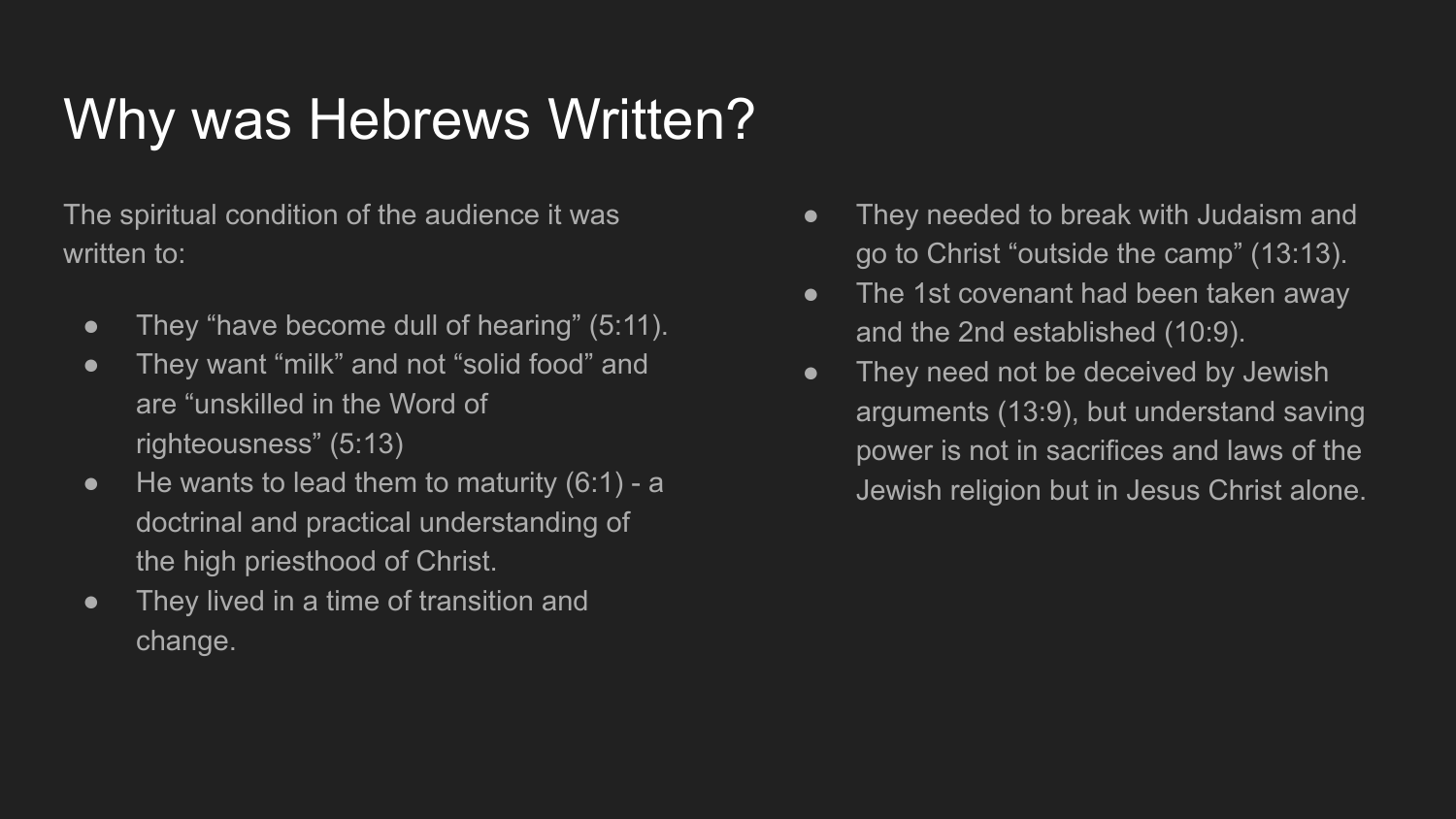#### Why was Hebrews Written? (continued)

- There are 5 warnings to not break with Christianity and fall back into Judaism (2:1-4, 3:7-4:13, 6:4-8, 10:26-31, 12:18-29).
- There in an expectation of suffering - if we hold to the timeline of 67-68 AD and the Palestinian audience, the Jews were in a war at that time with the Romans.
- Some are beginning to neglect the weekly meetings (10:25), hospitality (13:2), care for believers (13:3) and are showing a love of earthly things (13:5)
- Some have become bitter and rebellious (12:15).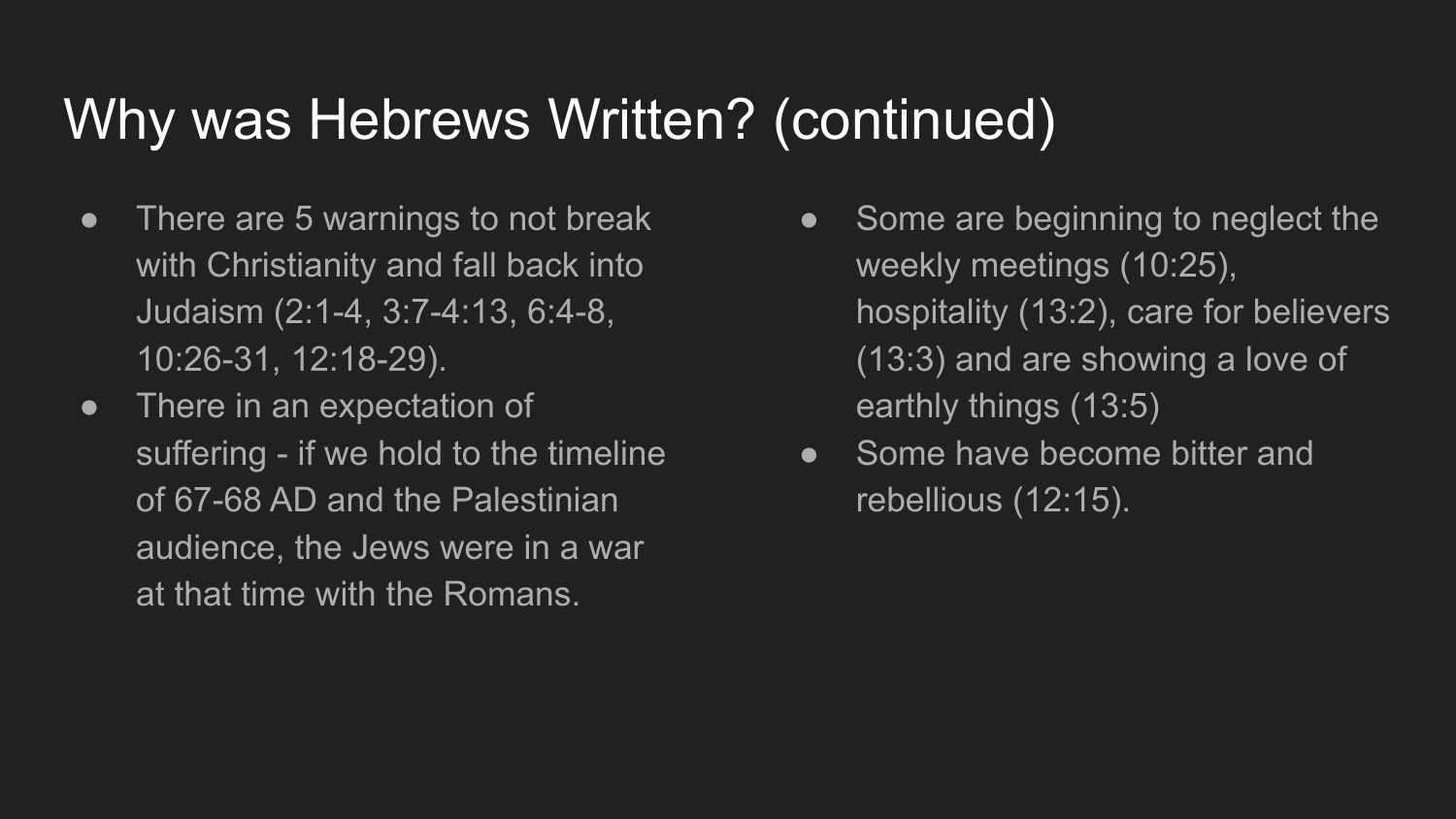#### Why was Hebrews Written? (continued)

- 1. To establish the Supremacy of Christianity
	- a. Christ is superior to the law
- 2. To exhort a break with Judaism
	- a. Christ's work has put an end to sacrifices
- 3. To encourage the renewal of effort
	- a. Press on!
- 4. To emphasize the danger of falling away
	- a. Rest only in the work of Jesus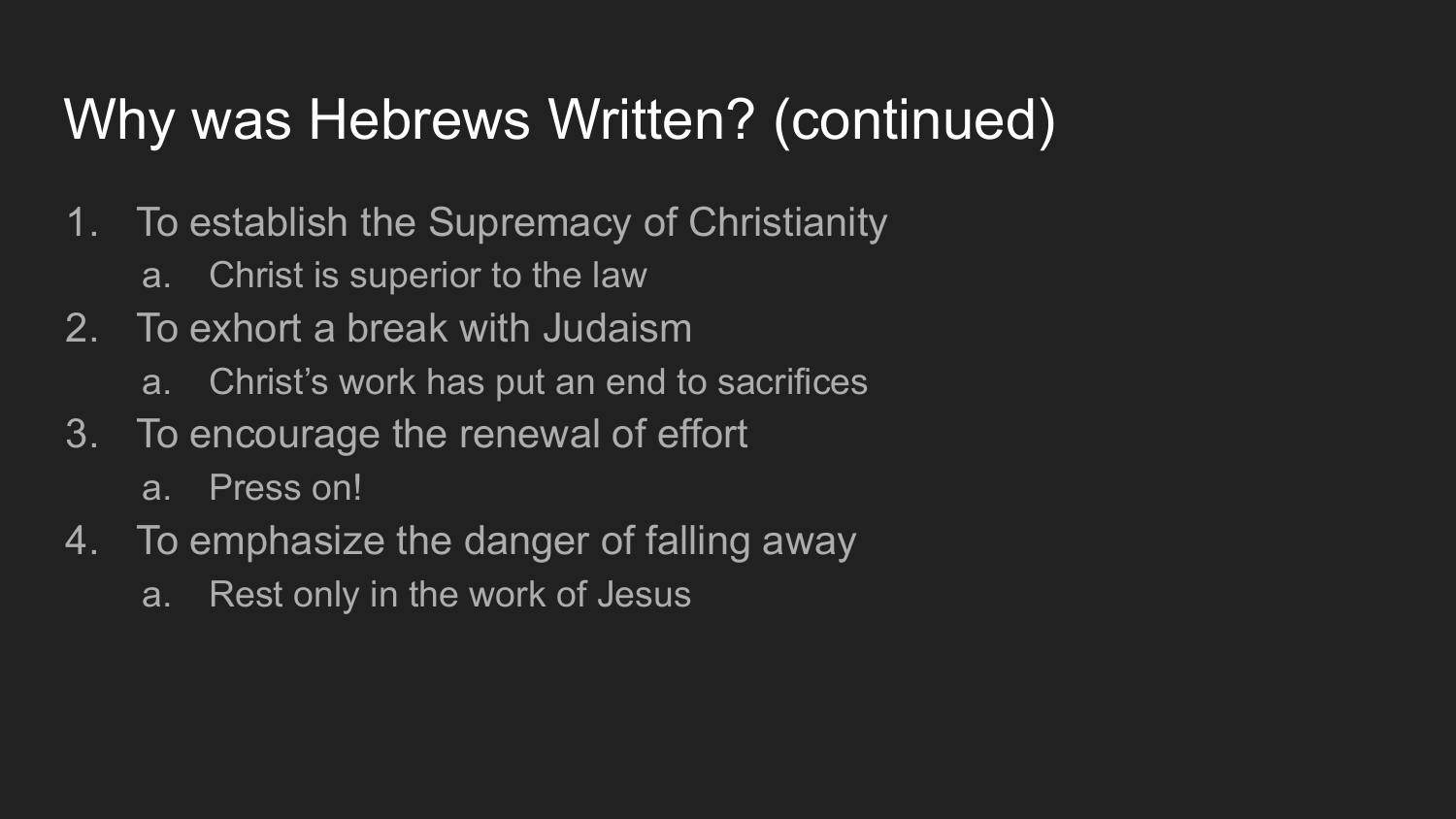#### What's the Theme?

The high priesthood of Christ

**Hebrews 8:1-2, "Now the point in what we are saying is this: we have such a high priest, one who is seated at the right hand of the throne of the Majesty in heaven, a minister in the holy places, in the true tent that the Lord set up, not man."**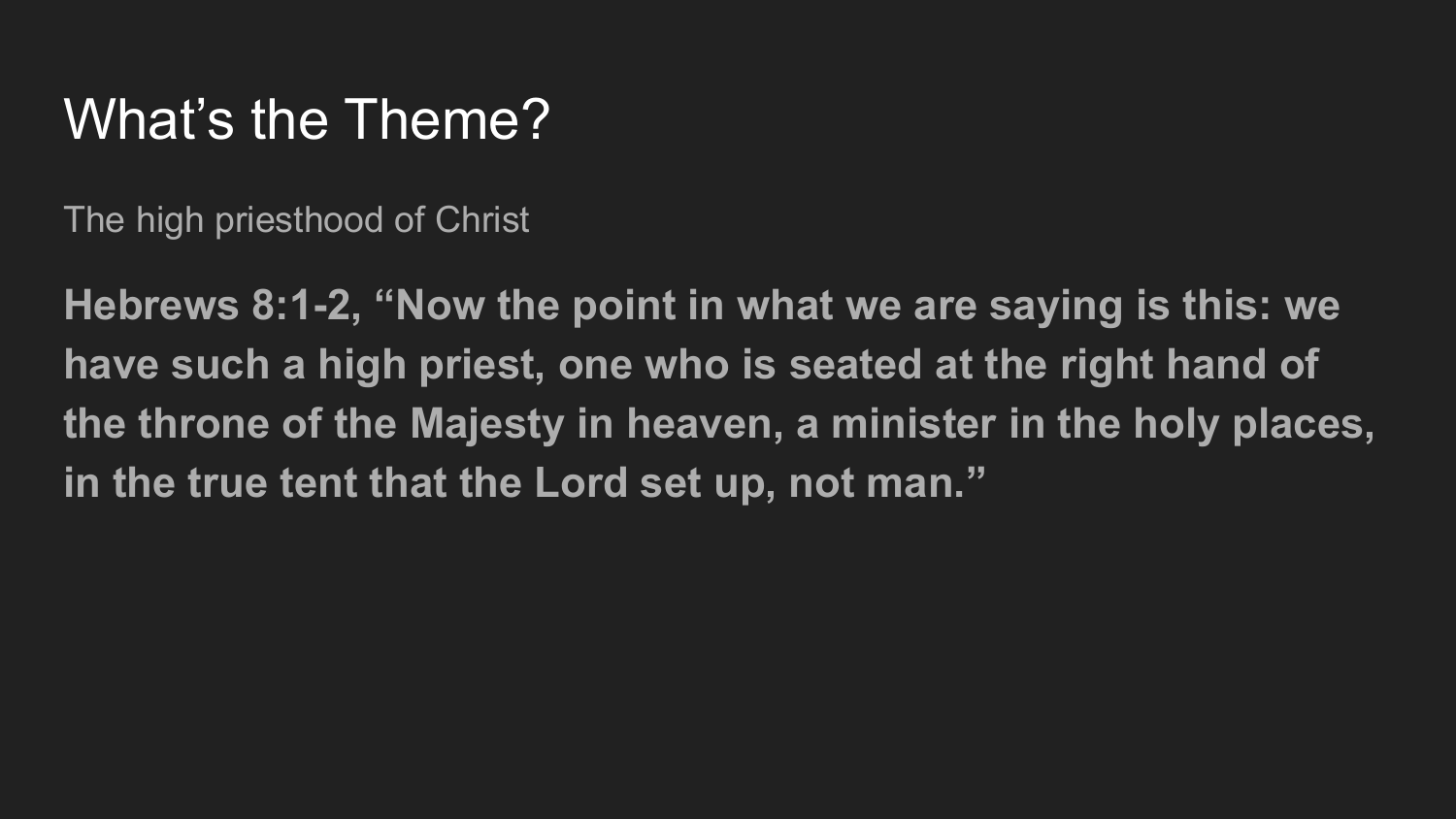# Our Outline

- 1. Christ as High Priest: Superior in His Person (1:1-7:28)
	- a. Superior to the Prophets (1:1-2)
	- b. Superior to the Angels (1:4-2:18)
	- c. Superior to Moses (3:1-4:16)
	- d. Superior to Aaron (5:1-7:28)
- 2. Christ as High Priest: Superior in His Functions (8:1-10:18)
	- a. He Serves a Better Sanctuary (8:1-6)
	- b. He Mediated a Better Covenant (8:7-13)
	- c. He Performed a Better Ministry (9:1-28)
	- d. He Offered a Better Sacrifice (10:1-18)
- 3. Christ as High Priest: Superior in His Resources (10:19-13:25)
	- a. A Call to Steadfastness: Based on new Access (10:19-39)
	- b. A Call to Faith: Based on Historical Illustrations (11:1-40)
	- c. A Call to Hope: Based on Christ's Endurance (12:1-29)
	- d. A Call to Love: Based on God's Grace (13:1-25)